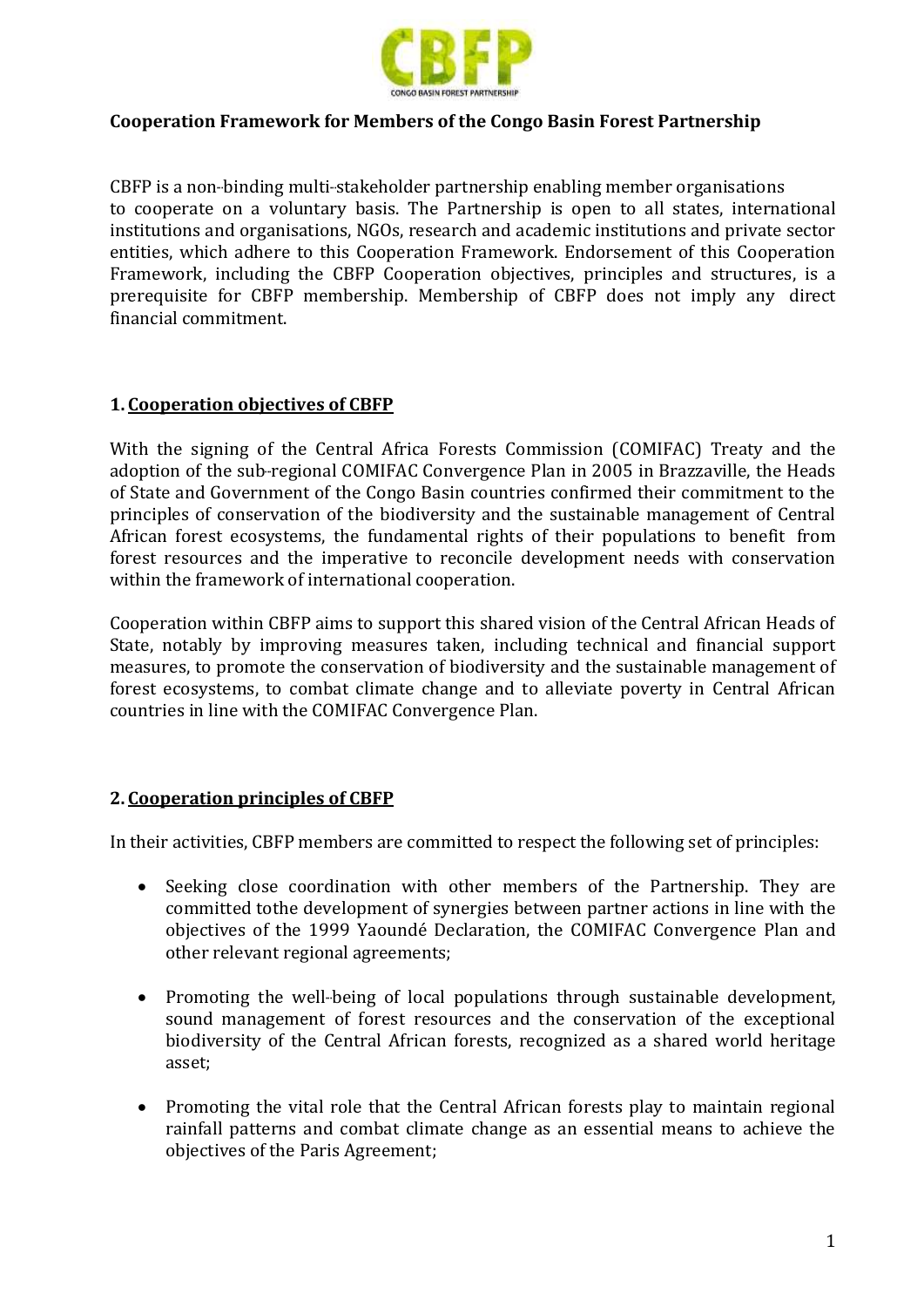

- -Working in a cross-sectorial manner, involving all relevant actors, including agriculture and land use planning, in order to preserve and sustainably manage the forests and their ecosystems and to alleviate poverty as effectively as possible;
- Integrating, to the extent possible, their actions into the national and regional programmes of COMIFAC Member States in order to ensure greater engagement of allstates for optimal sustainability of results;
- Supporting institutional capacity-building of key actors in the forest/environment sector, an essential prerequisite to lasting improvement and effectiveness of actions of COMIFAC Member States;
- Devoting particular attention to the increased involvement of civil society and private sector stakeholders in the sustainable management of Central African forest ecosystems and the conservation of their biodiversity;
- Participating in national and regional consultation processes in order to guarantee enhanced transparency in the management of the forest/environment sector in COMIFAC Member States;
- Sharing information and research data in order to enable effective coordination of their activities at the local, national and regional levels.

## **3. Cooperation structures of CBFP**

Consistent with its non-binding and voluntary character, CBFP does not have a formalized institutional structure. Instead it has a set of informal structures, which serves to enable effective dialogue, exchanges and collaboration and to promote the convergence of collectively held views on issues of major importance to the protection and sustainable management of the Congo Basin forests among the large number of CBFP members. These structures are described in the **Attachment,** which forms an integral part of this document.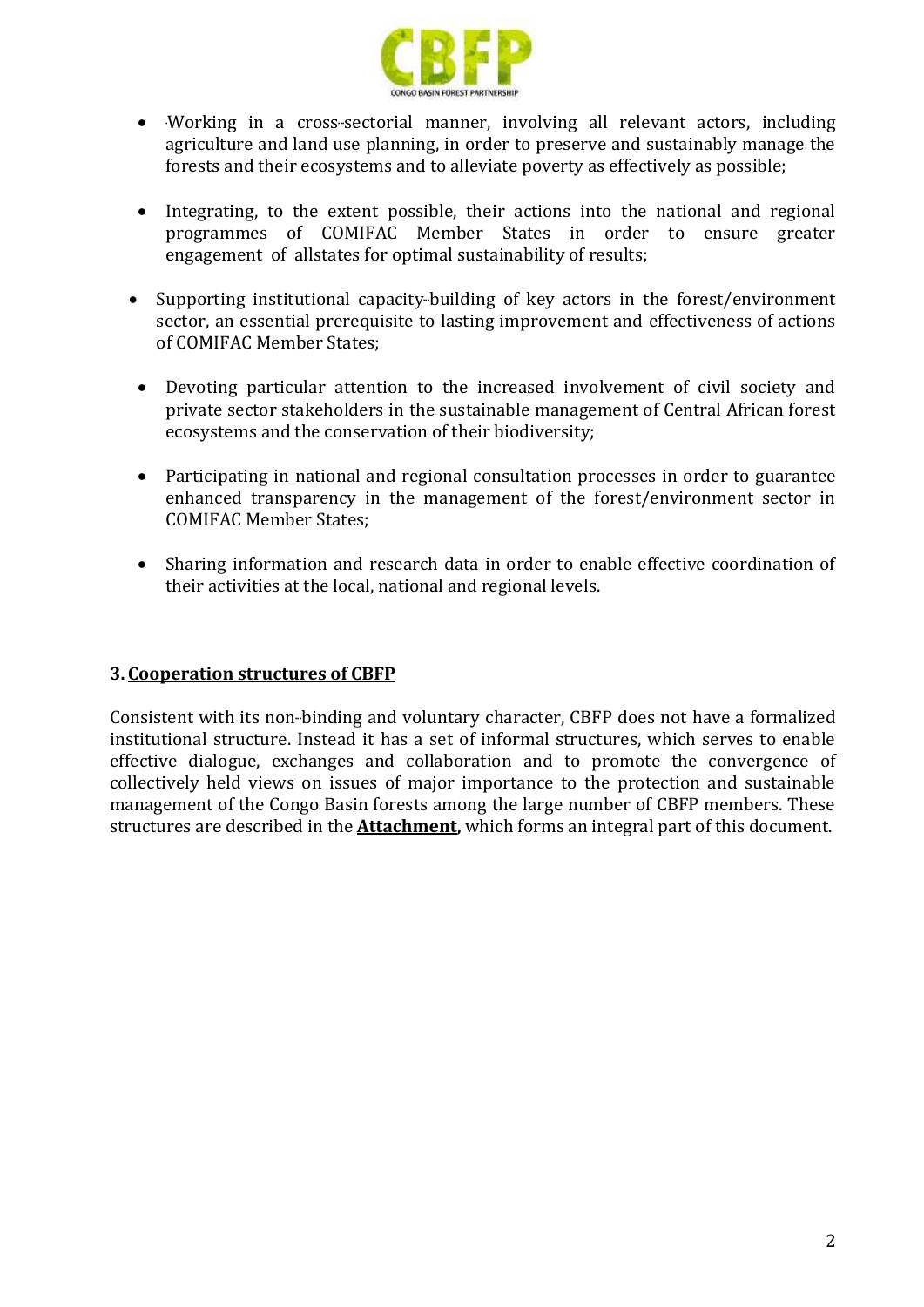

## **ATTACHMENT**

### **The CBFP Annual Meeting of Parties**

The annual CBFP Meeting of Parties serves as the "General Assembly" of the Partnership. This meeting is held annually in one of the COMIFAC Member States and brings together all CBFP stakeholders. The official programme of the meeting consists of a technical segment with thematic workshops, so-called streams, followed by a political segment with meetings of the CBFP colleges and Council followed by a high-level plenary session, which adopts conclusions and recommendations. In parallel to the official programme there is an exhibition space, allowing partners to exhibit their programmes and activities, as well as a number of related side-events.

#### **The CBFP Colleges**

CBFP members are grouped in seven colleges based on the type and role of actor. The seven colleges are:

The CBFP Regional College The CBFP Civil Society College The CBFP International NGO College The CBFP Private Sector College The CBFP Donor College The CBFP Scientific and Academic College The CBFP Multilaterals College

Only CBFP members can belong to a CBFP college. A CBFP member can only belong to one CBFP college. Each college establishes its own working methods and modalities for sharing information and forming collective opinions, including for designating two college members to represent the college in the work of the CBFP Council.

The colleges provide a forum where CBFP members of the same category can raise and discuss issues and concerns of common interest, exchange views on the outcome of meetings of the CBFP Council and of the annual Meetings of Parties, and identify issues they would like to be considered by the Council. The colleges should promote an effective dialogue among their members and enable all members that so wish to engage in the dialogue within CBFP. Colleges should therefore ensure that channels for information sharing exist and function as efficiently as possible.

In order to ensure a fair and balanced representation of all CBFP members, while safeguarding sufficient continuity in the work of the CBFP Council, the mandate of college representatives should enable them to represent their college at no fewer than two but not more than five meetings of the CBFP Council. When representing their college in the CBFP Council, college representatives should act in line with the orientations that have been agreed beforehand by the college they represent. They should also report on all Council meetings to all members of their college. Throughout their mandate, college representatives need to be able to animate an ongoing dialogue and exchange within their college as well as represent their college in two meetings of the CBFP Council annually.